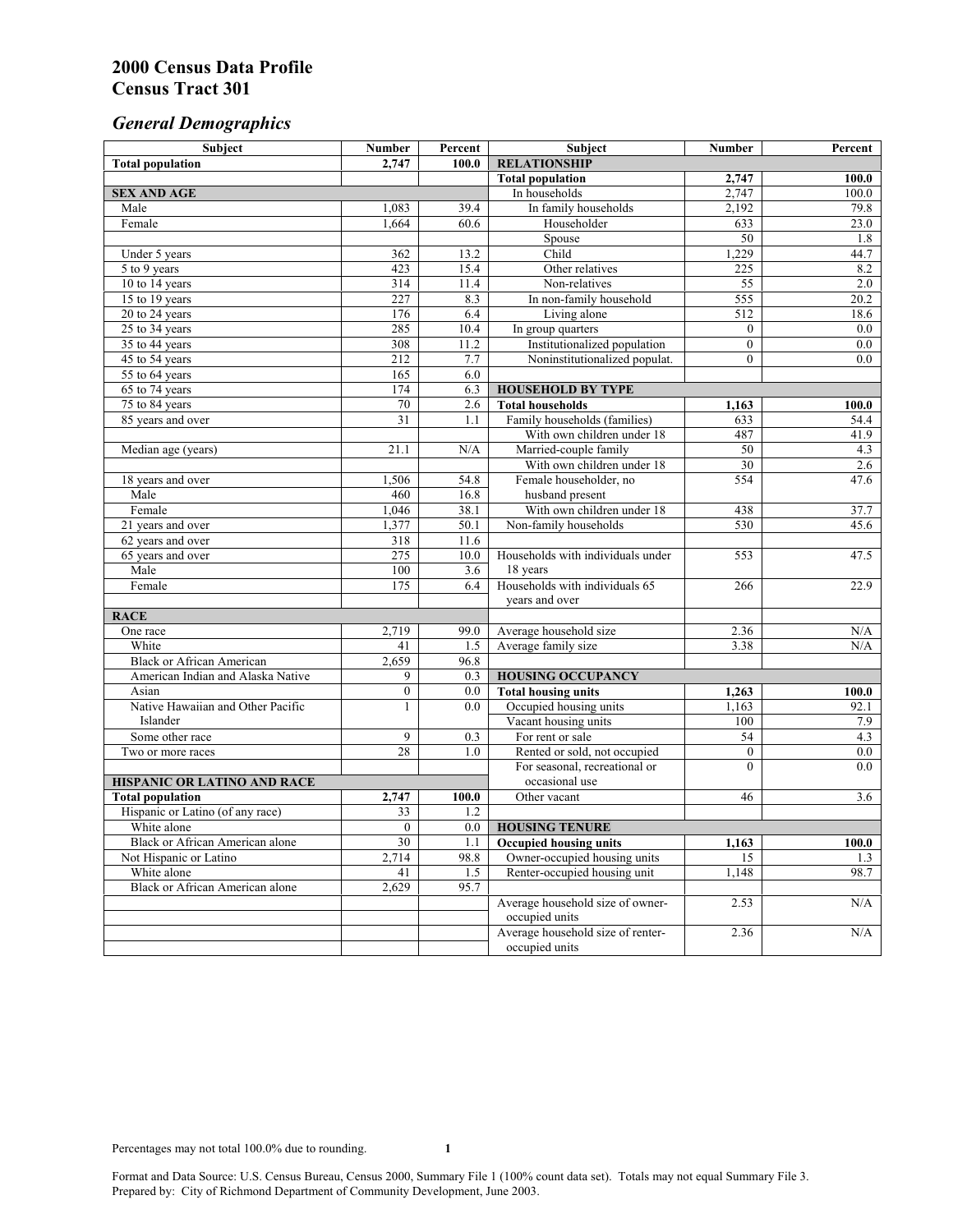## *Social Characteristics*

| <b>Subject</b>                                             | <b>Number</b>            | Percent      | Subject                                                       | <b>Number</b>  | Percent    |
|------------------------------------------------------------|--------------------------|--------------|---------------------------------------------------------------|----------------|------------|
| <b>SCHOOL ENROLLMENT</b>                                   | <b>RESIDENCE IN 1995</b> |              |                                                               |                |            |
| Population 3 years and over enrolled in                    | 965                      | 100.0        | Population 5 years and over                                   | 2,367          | 100.0      |
| school                                                     |                          |              | Same house in 1995                                            | 1,047          | 44.2       |
| Nursery school, preschool                                  | 63                       | 6.5          | Different house in the U.S. in                                | 1,305          | 55.1       |
| Kindergarten                                               | $\overline{75}$          | 7.8          | 1995                                                          |                |            |
| Elementary school (grades 1-8)                             | 637                      | 66.0         | Same county                                                   | 1,053          | 44.5       |
| High school (grades 9-12)                                  | 174                      | 18.0         | Different county                                              | 252            | 10.6       |
| College or graduate school                                 | 16                       | 1.7          | Same state                                                    | 209            | 8.8        |
|                                                            |                          |              | Different state                                               | 43             | 1.8        |
| <b>EDUCATIONAL ATTAINMENT</b>                              |                          |              | Elsewhere in 1995                                             | 15             | 0.6        |
| Population 25 years and over                               | 1,219                    | 100.0        |                                                               |                |            |
| Less than 9 <sup>th</sup> grade                            | 245                      | 20.1         | <b>NATIVITY AND PLACE OF BIRTH</b>                            |                |            |
| $9th$ to $12th$ grade, no diploma                          | 544                      | 44.6         | <b>Total population</b>                                       | 2,724          | 100.0      |
| High school graduate (includes equivalency)                | 298                      | 24.4         | Native                                                        | 2.719          | 99.8       |
| Some college, no degree                                    | 85                       | 7.0          | Born in United States                                         | 2,719          | 99.8       |
| Associate degree                                           | $\overline{21}$          | 1.7          | State of residence                                            | 2,400          | 88.1       |
| Bachelor's degree                                          | 10                       | 0.8          | Different state                                               | 319            | 11.7       |
| Graduate or professional degree                            | 16                       | 1.3          | Born outside United States                                    | $\Omega$       | $0.0\,$    |
| Percent high school graduate or higher                     | 35.3%                    | N/A          | Foreign born                                                  | 5              | 0.2        |
| Percent bachelor's degree or higher                        | 2.1%                     | N/A          | Entered 1990 to March 2000                                    | $\mathbf{0}$   | $0.0\,$    |
|                                                            |                          |              | Naturalized citizen                                           | $\Omega$       | 0.0        |
| <b>MARITAL STATUS</b>                                      |                          |              | Not a citizen                                                 | 5              | 0.2        |
| Population 15 years and over                               | 1,622                    | 100.0        |                                                               |                |            |
| Never married                                              | 1.042                    | 64.2         | <b>REGION OF BIRTH OF FOREIGN BORN</b>                        |                |            |
| Now married, not including separated                       | 78                       | 4.8          | Total (excluding born at sea)                                 | 5              | 100.0      |
| Separated                                                  | $\overline{140}$         | 8.6          | Europe                                                        | $\overline{0}$ | $0.0\,$    |
| Widowed                                                    | 173                      | 10.7         | Asia                                                          | $\theta$       | $0.0\,$    |
| Female                                                     | 146                      | 9.0          | Africa                                                        | $\Omega$       | $0.0\,$    |
| Divorced                                                   | 189                      | 11.7         | Oceania                                                       | $\mathbf{0}$   | 0.0        |
| Female                                                     | 129                      | 8.0          | Latin America                                                 | 5              | 100.0      |
|                                                            |                          |              | Northern America                                              | $\theta$       | 0.0        |
| <b>GRANDPARENTS AS CAREGIVERS</b>                          |                          |              |                                                               |                |            |
| <b>Grandparent living in household with</b><br>82          |                          | 100.0        | <b>LANGUAGE SPOKEN AT HOME</b><br>Population 5 years and over |                |            |
| one or more own grandchildren under 18<br>years            |                          |              |                                                               | 2,367          | 100.0      |
|                                                            | 54                       | 65.9         | English only<br>Language other than English                   | 2,324<br>43    | 98.2       |
| Grandparent responsible for grandchildren                  |                          |              | Speak English less than                                       | 19             | 1.8<br>0.8 |
| <b>VETERAN STATUS</b>                                      |                          |              | "very well"                                                   |                |            |
|                                                            |                          |              | Spanish                                                       | 13             | 0.5        |
| Civilian population 18 years and over<br>Civilian veterans | 1,466<br>107             | 100.0<br>7.3 | Speak English less than                                       | 6              | 0.3        |
|                                                            |                          |              | "very well"                                                   |                |            |
| <b>DISABILITY STATUS OF THE CIVILIAN</b>                   | Other Indo-European      | 21           | 0.9                                                           |                |            |
| NONINSTITUTIONALIZED POPULATION                            | languages                |              |                                                               |                |            |
| Population 5 to 20 years                                   | Speak English less than  | 13           | 0.5                                                           |                |            |
| With a disability                                          | 1,028<br>92              | 100.0<br>8.9 | "very well"                                                   |                |            |
| Population 21 to 64 years                                  | 1.080                    | 100.0        | Asian and Pacific Island                                      | 9              | 0.4        |
| With a disability                                          | 498                      | 46.1         | languages                                                     |                |            |
| Percent employed                                           | 25.1%                    | N/A          | Speak English less than                                       | $\overline{0}$ | 0.0        |
| No disability                                              | 582                      | 53.9         | "very well"                                                   |                |            |
| Percent employed                                           | 37.5%                    | N/A          | Other Languages                                               | $\mathbf{0}$   | $0.0\,$    |
| Population 65 years and over                               | 259                      | 100.0        | Speak English less than                                       | $\overline{0}$ | 0.0        |
| With a disability                                          | 183                      | 70.7         | "very well"                                                   |                |            |

Format and Data Source: U.S. Bureau of the Census, Census 2000, Summary File 3 (sample data set). Totals may not equal Summary File 1 due to sampling.

Prepared by: City of Richmond Department of Community Development, June 2003.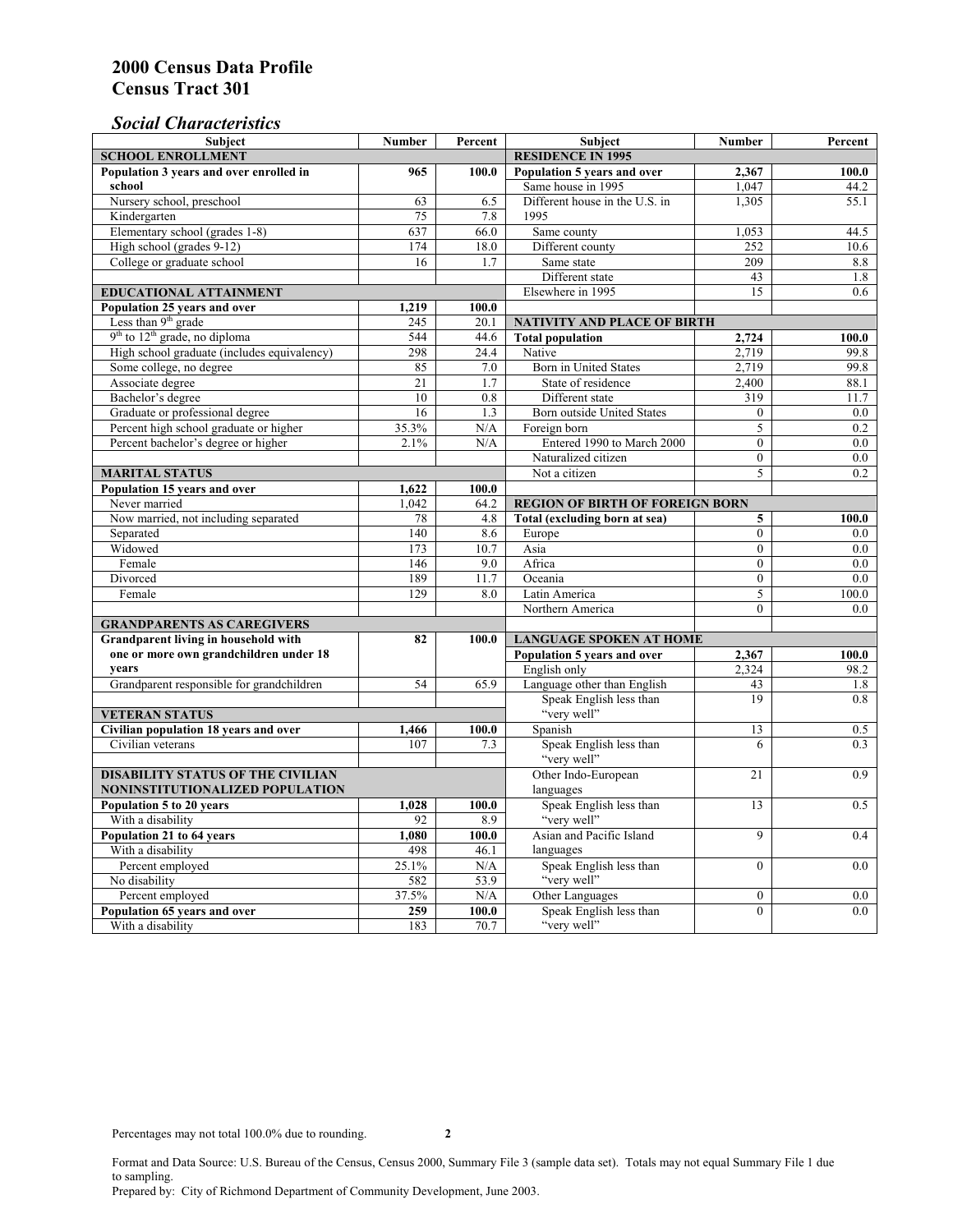#### *Economic Characteristics*

| <b>Subject</b>                                                 | Number                 | Percent    | Subject                                                                | Number             | Percent          |
|----------------------------------------------------------------|------------------------|------------|------------------------------------------------------------------------|--------------------|------------------|
| <b>EMPLOYMENT STATUS</b>                                       |                        |            | <b>INCOME IN 1999</b>                                                  |                    |                  |
| Population 16 years and over                                   | 1,576                  | 100.0      | Households                                                             | 1,138              | 100.0            |
| In labor force                                                 | 557                    | 35.3       | Less than \$10,000                                                     | 727                | 63.9             |
| Civilian labor force                                           | 557                    | 35.3       | \$10,000 to \$14,999                                                   | 183                | 16.1             |
| Employed                                                       | 384                    | 24.4       | \$15,000 to \$24,999                                                   | 133                | 11.7             |
| Unemployed                                                     | 173                    | 11.0       | \$25,000 to \$34,999                                                   | 61                 | 5.4              |
| Percent of civilian labor force                                | 31.1%                  | N/A        | \$35,000 to \$49,999                                                   | 20                 | 1.8              |
| Armed Forces                                                   | $\mathbf{0}$           | 0.0        | \$50,000 to \$74,999                                                   | 14                 | 1.2              |
| Not in labor force                                             | 1,019                  | 64.7       | \$75,000 to \$99,999                                                   | $\mathbf{0}$       | 0.0              |
| Females 16 years and over                                      | 1,053                  | 100.0      | \$100,000 to \$149,999                                                 | $\boldsymbol{0}$   | $0.0\,$          |
| In labor force                                                 | 458                    | 43.5       | \$150,000 to \$199,999                                                 | $\mathbf{0}$       | $\overline{0.0}$ |
| Civilian labor force                                           | 458                    | 43.5       | \$200,000 or more                                                      | $\mathbf{0}$       | 0.0              |
| Employed                                                       | 309                    | 29.3       | Median household income (dollars)                                      | 7,635              | N/A              |
| Own children under 6 years                                     | 390                    | 100.0      |                                                                        |                    |                  |
| All parents in family in labor force                           | 233                    | 59.7       | With earnings                                                          | 501                | 44.0             |
|                                                                |                        |            | Mean earnings (dollars)                                                | 13,304             | N/A              |
| <b>COMMUTING TO WORK</b>                                       |                        |            | With Social Security income                                            | 312                | 27.4             |
| Workers 16 years and over                                      | 361                    | 100.0      | Mean Social Security income                                            | 6,128              | N/A              |
| Car, truck, or van – drove alone                               | 124                    | 34.3       | (dollars)                                                              |                    |                  |
| Car, truck, or van - carpooled                                 | 57                     | 15.8       | With Supplemental Security income                                      | 248                | 21.8             |
| Public transportation (including taxicab)                      | 142                    | 39.3       | Mean Supplemental Security                                             | 4,957              | N/A              |
| Walked                                                         | 5                      | 1.4        | income (dollars)                                                       |                    |                  |
| Other means                                                    | $\overline{33}$        | 9.1        | With public assistance income                                          | 219                | 19.2             |
| Worked at home                                                 | $\mathbf{0}$           | 0.0        | Mean public assistance income                                          | 2,635              | N/A              |
| Mean travel time to work (minutes)                             | 36.1                   | N/A        | (dollars)                                                              |                    |                  |
|                                                                |                        |            | With retirement income (dollars)                                       | 91                 | 8.0              |
| Employed civilian population 16 years and over                 | 384                    | 100.0      | Mean retirement income (dollars)                                       | $\overline{5.125}$ | N/A              |
| <b>OCCUPATION</b>                                              |                        |            |                                                                        |                    |                  |
| Management, professional, and related occupations              | 56                     | 14.6       | <b>Families</b>                                                        | 664                | 100.0            |
| Service occupations                                            | 153                    | 39.8       | Less than \$10,000                                                     | 369                | 55.6             |
| Sales and office occupations                                   | 96                     | 25.0       | \$10,000 to \$14,999                                                   | 103                | 15.5             |
| Farming, fishing, and forestry occupations                     | $\boldsymbol{0}$       | 0.0        | \$15,000 to \$24,999                                                   | 103                | 15.5             |
| Construction, extraction, and maintenance                      | 5                      | 1.3        | \$25,000 to \$34,999                                                   | 55                 | 8.3              |
| occupations                                                    |                        |            | \$35,000 to \$49,999                                                   | $\overline{20}$    | 3.0              |
| Production, transportation, and material moving                | 74                     | 19.3       | \$50,000 to \$74,999                                                   | 14                 | 2.1              |
| occupations                                                    |                        |            | \$75,000 to \$99,999                                                   | $\boldsymbol{0}$   | $0.0\,$          |
|                                                                |                        |            | \$100,000 to \$149,999                                                 | $\mathbf{0}$       | 0.0              |
| <b>INDUSTRY</b>                                                |                        |            | \$150,000 to \$199,999                                                 | $\mathbf{0}$       | 0.0              |
| Agriculture, forestry, fishing and hunting, and                | $\boldsymbol{0}$       | 0.0        | \$200,000 or more                                                      | $\theta$           | 0.0              |
| mining                                                         |                        |            | Median family income (dollars)                                         | 8,733              | N/A              |
| Construction                                                   | $\mathbf{0}$           | 0.0        |                                                                        |                    |                  |
| Manufacturing                                                  | $\overline{57}$        | 14.8       | Per capita income (dollars)                                            | 4,304              | N/A              |
| Wholesale trade                                                | $\mathbf{0}$           |            |                                                                        |                    |                  |
|                                                                | 22                     | 0.0        | <b>Median earnings (dollars)</b><br>Male full-time, year-round workers |                    |                  |
| Retail trade<br>Transportation and warehousing, and utilities  | 5                      | 5.7<br>1.3 | Female full-time, year-round workers                                   | 21,346<br>15,543   | N/A<br>N/A       |
|                                                                |                        |            |                                                                        |                    |                  |
| Information<br>Finance, insurance, real estate, and rental and | $\boldsymbol{0}$<br>25 | 0.0<br>6.5 |                                                                        | Number             | Percent          |
| leasing                                                        |                        |            |                                                                        | below<br>poverty   | below<br>poverty |
|                                                                | 58                     | 15.1       |                                                                        | level              | level            |
| Professional, scientific, management,                          |                        |            | Subject<br><b>POVERTY STATUS IN 1999</b>                               |                    |                  |
| administrative, and waste management services                  |                        |            |                                                                        |                    |                  |
| Educational, health and social services                        | 126                    | 32.8       | <b>Families</b>                                                        | 475                | 71.5             |
| Arts, entertainment, recreation, accommodation and             | 32                     | 8.3        | With related children under 18 years                                   | 446                | 81.8             |
| food services                                                  |                        |            | With related children under 5 years                                    | 243                | 81.8             |
| Other services (except public administration)                  | 40                     | 10.4       | Families with female householder, no                                   | 405                | 70.7             |
| Public Administration                                          | 19                     | 4.9        | husband present                                                        |                    |                  |
|                                                                |                        |            | With related children under 18 years                                   | 383                | 80.1             |
| <b>CLASS OF WORKER</b>                                         |                        |            | With related children under 5 years                                    | 197                | 78.5             |
| Private wage and salary workers                                | 347                    | 90.4       | Individuals                                                            | 1,974              | 72.5             |
| Government workers                                             | 37                     | 9.6        | 18 years and over                                                      | 935                | 63.8             |
| Self-employed workers in own not incorporated                  | $\Omega$               | 0.0        | 65 years and over                                                      | 128                | 49.4             |
| business                                                       |                        |            | Related children under 18 years                                        | 1,039              | 82.6             |
| Unpaid family workers                                          | $\boldsymbol{0}$       | 0.0        | Related children 5 to 17 years                                         | 738                | 81.9             |
|                                                                |                        |            | Unrelated individuals 15 years and                                     | 331                | 64.8             |
|                                                                |                        |            | over                                                                   |                    |                  |

Percentages may not total 100.0% due to rounding. **3** 

Format and Data Source: U.S. Bureau of the Census, Census 2000, Summary File 3 (sample data set). Totals may not equal Summary File 1 due to sampling.

Prepared by: City of Richmond Department of Community Development, June 2003.